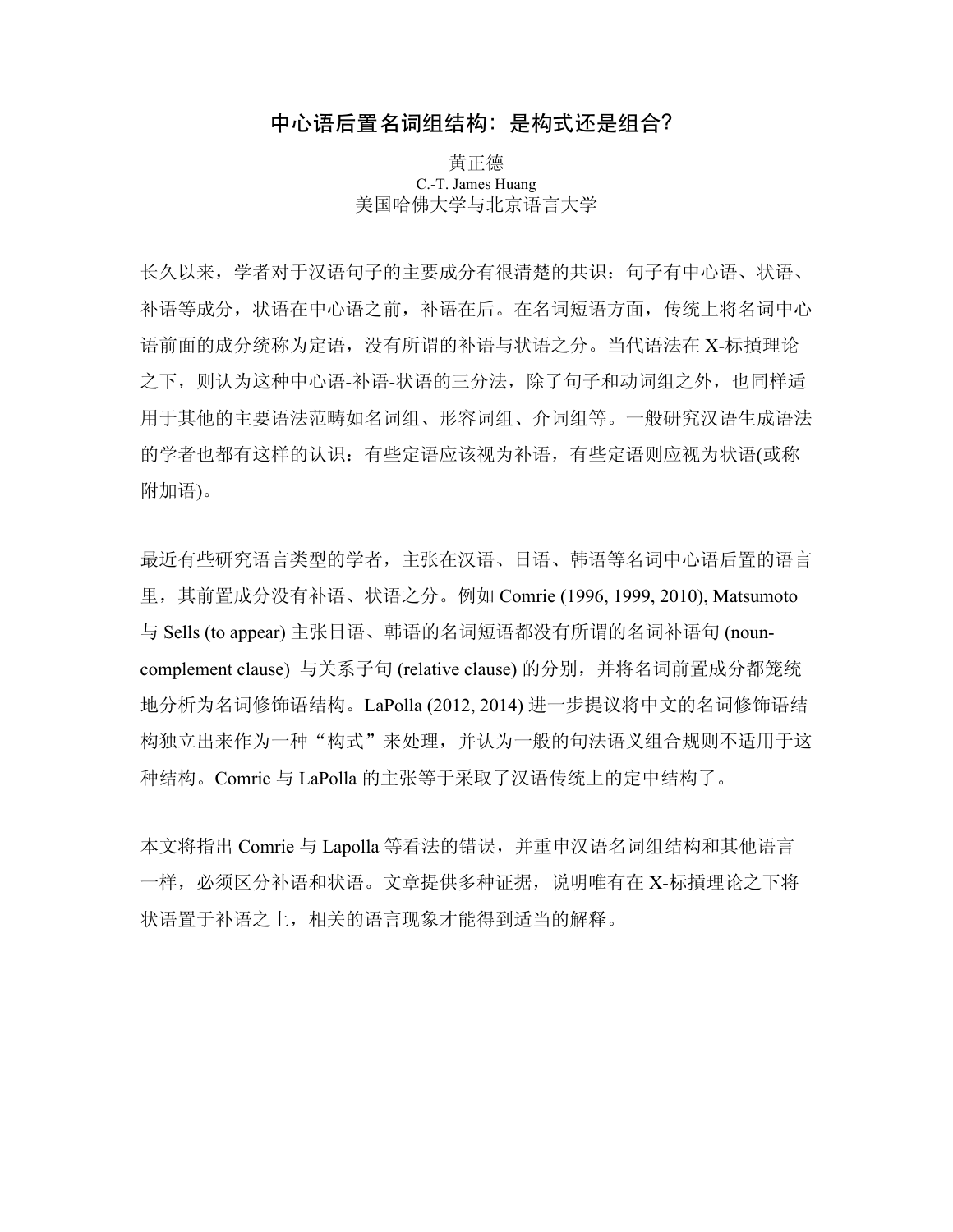#### **1. Introduction**

# **2. Nominal structure** 名词短语结构

| (1) | English: a {student, physics, long hair} |      |  |  |                                |                                      |
|-----|------------------------------------------|------|--|--|--------------------------------|--------------------------------------|
|     |                                          |      |  |  |                                |                                      |
|     | a.                                       | 123: |  |  |                                | a student of physics with long hair  |
|     | b.                                       | 321: |  |  | a long-haired physics student  |                                      |
|     | $\mathbf{c}$ .                           | 213: |  |  |                                | a physics student with long hair     |
|     | d.                                       | 312: |  |  |                                | a long-haired student of physics     |
|     | e.                                       | 231: |  |  | *a physics long-haired student |                                      |
|     | $f_{-}$                                  | 132: |  |  |                                | *a student with long-hair of physics |
|     |                                          |      |  |  |                                |                                      |

(2) 普遍语法原则 P:(「X'-标摃理论」的一部分) 在词组結構上,修飾語的位置高於補足語。



"状语" = adjunct 也称「附加语、修饰语」 "补语" = complement 这里指广义的补语 (包括宾语和补语)

(4) 根据古典 X-标槓理论:

a. 补语作为 X<sup>0</sup>姐妹, 状语则嫁接到 X'之上。 Complement is sister-adjoined to  $X^0$ , Adjunct is Chomsky-adjoined to X'. b. 本原则适用于所有的主要语法范畴 (NP, VP, AP, PP, TP, CP, AspP, etc….)

- (5) 语义组合原则 -- Semantic composition: a head composes first with a complement, and then the result together composes with an adjunct:
	- a. student (of) =  $\langle e, \langle e, t \rangle$
	- b. physics  $=\leq e$
	- c. student of physics =  $\leq e,t$
	- d. long-haired =  $\leq e,t$
	- e. long-haired student of physics =  $\langle e, t \rangle$
	- f.  $a = \langle \langle e, t \rangle, e \rangle$
	- g. a long-haired student of physics  $=$
- (6) 上述原则并未规定中心语与其补语或状语之间的线性前后顺序(linear order), 因此留下若干选项,由后天学习者来"设定"或"顾客个体化"。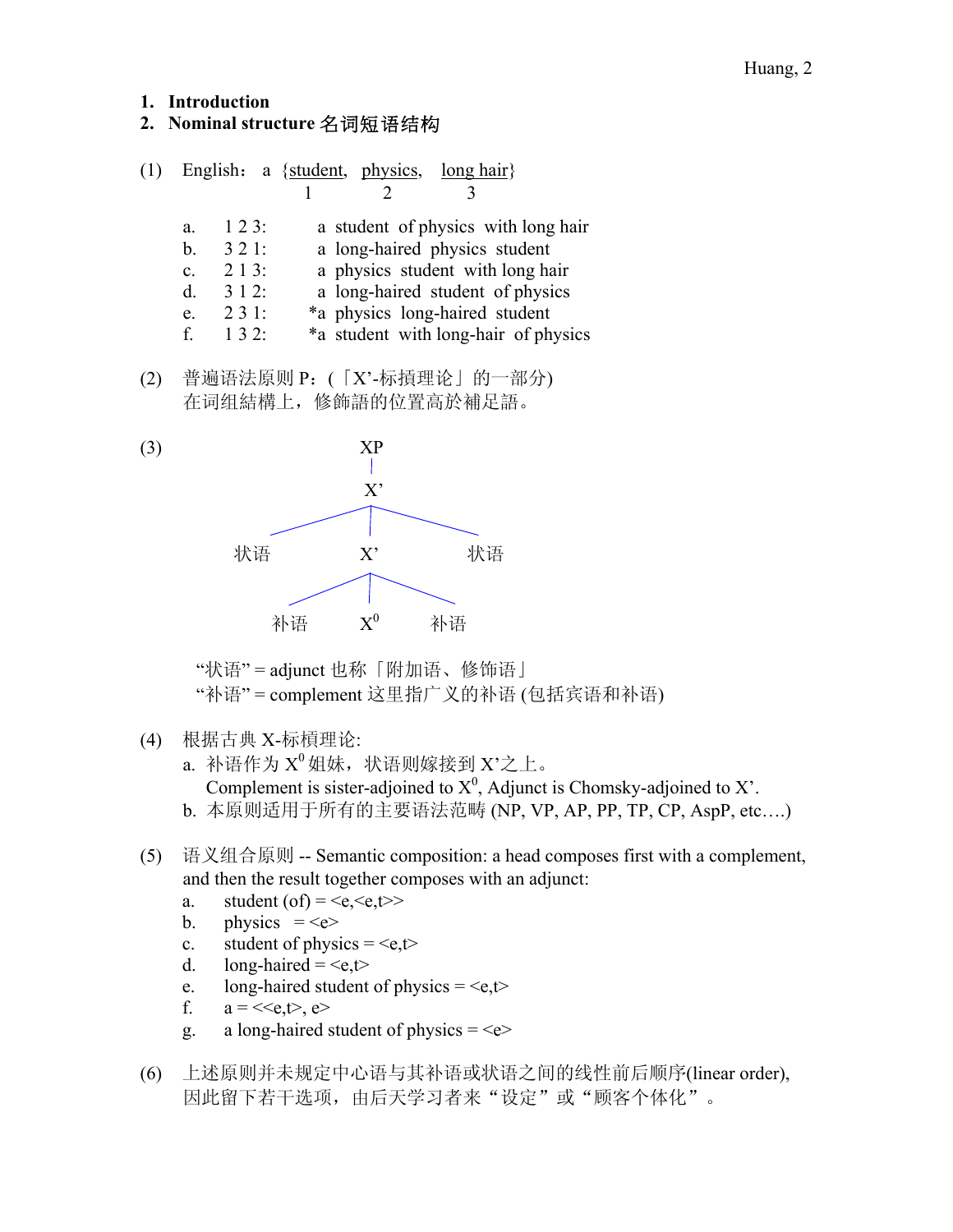- (7) 上述英文的例子:原则 (2-4)先天性地排除了 (1e-1f)。剩下来的 (1a, 1b, 1c, 1d) 都和普遍语法规定。英语似乎四个选项都允许,但有些语言在这些选项里 做了进一步的选择。这些不同的选择(参数值的选定)造就了语言间的「南 北是非」。语言使用有时在参数值的选定也会起变化,因此就有了语言了 「古今通塞」。
- (8) 比较中文的例子:{长发,物理,学生}
	- a. 1 2 3: \*学生物理长发的。 b. 3 2 1: 长发的物理学生。 c. 2 1 3: \*物理学生长发的。 d. 3 1 2: \*长发的学生物理。 e. 2 3 1: \*物理长发的学生。 f. 1 3 2: \*学生长发的物理。
- (9) 中文名词结构参数设定 (parameter setting):中心语在后
	- a. 因为此项参数的设定,中文只有(8b)和(8e) 两种选择
	- b. 但(8e)违反了(3)的普遍原则性规定,此选项已经先天性地排除了,所以 中文只能使用(8b)的 321 词序。
	- More examples
- (10) a. a French teacher b. a Chinese teacher
- (11) a. a French English teacher b. an English Chinese teacher
- (12) a. 法国的英语老师
	- b. \*英语的法国老师
	- c. 英国的中文老师
	- d. \*中文的英国老师
- (13) a. John's pictures, Bill's pictures. (ambiguous) b. John's picture of Bill. (not ambiguous)

| $(14)$ a. | 張三的照片、李四的照片 | (ambiguous)     |
|-----------|-------------|-----------------|
|           | 張三的李四的照片。   | (not ambiguous) |

- It seems that we acquire the relevant knowledge not by learning.
- This is true of both L1 and L2 acquisition. The latter can be confirmed by our experience as L2 speakers of English concerning the examples in (1) and (9-10) and (12).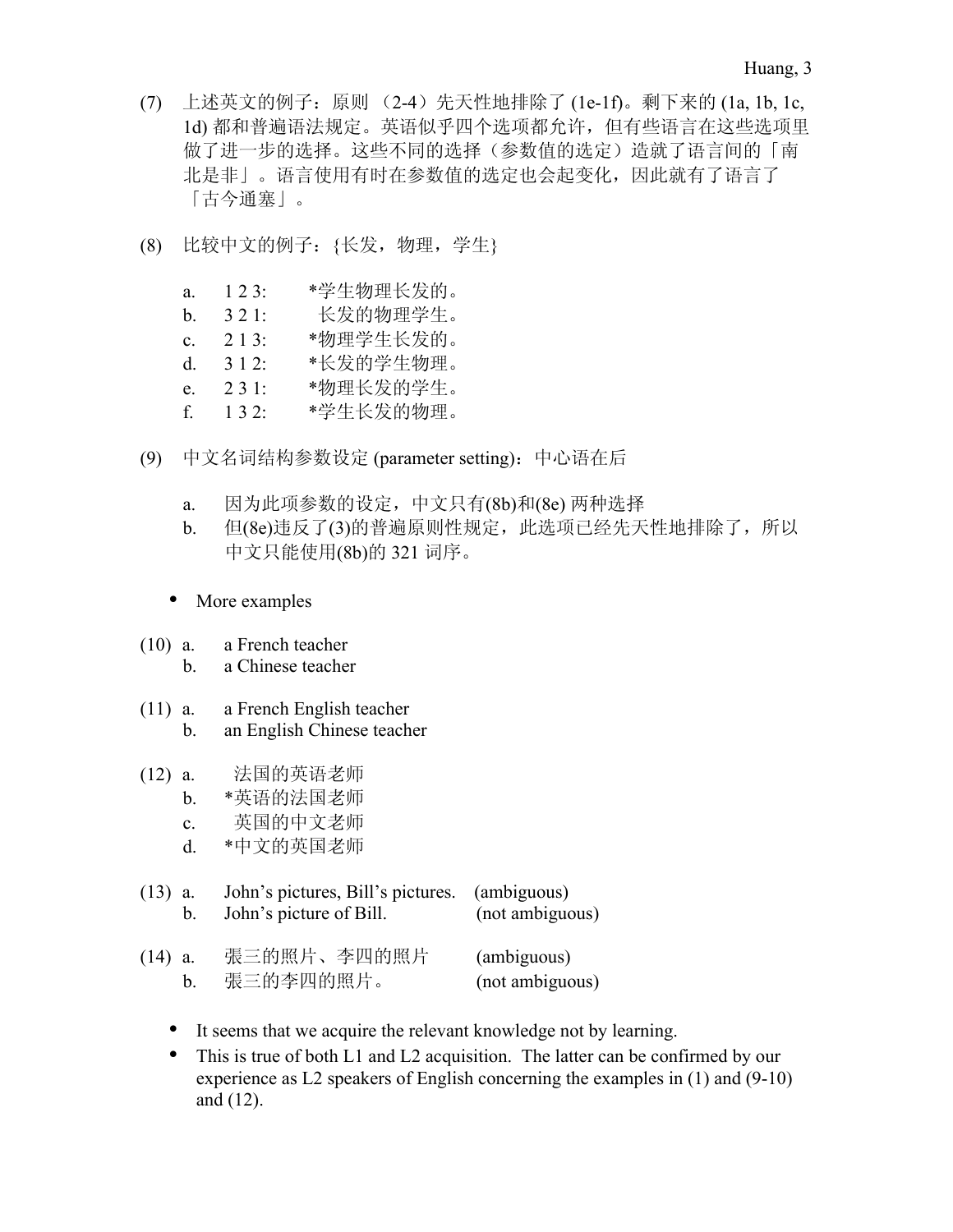## **3. The General-Modifying-Construction hypothesis**

Some recent proposals regarding prenominal modifiers in Chinese, Japanese, Korean type of languages: Comrie (1996, 1998, 2010), Matsumoto (1997), etc., have recently argued for the existence of a class of languages where clausal subconstituents of DP—relative clauses, noun-complement clauses and perception noun complments have the same structure, called the "general noun-modifying clauses construction". La Polla (2012) adopts the same view in developing an argument for the "constructionist" view of grammar. ["Arguments for a construction-based approach to the analysis of Chinese," in *Human Language Resources and Language Typology*, papers from the 4<sup>th</sup> International Conference on Sinology, Academia Sinica.]

- This is a partial return to the undifferentiated 定语 hypothesis.
- I will argue against this hypothesis.
- (15) Traditional assumptions about Chinese phrase structure: verb phrases 动词组结构: 状语--动词--补语(或宾语)
	- a. 我们昨天在这里接待了两个访客。
	- b. 他们又发生了车祸。
	- c. 他们跑得气喘吁吁。
	- d. 飞机因为天后不良延误了两个小时、折返了两次。
- (16) Traditional assumptions about Chinese phrase structure: verb phrases 名词组结构: 定语-中心语
	- a. 她的那辆汽车
	- b. 他昨天买的车子
	- c. 张三跳舞的舞伴
	- d. 英国籍的英语教师

## **4. Arguments for a structural distinction among prenominal modifiers**

## 4.1. **Evidence from word-order (**从语序来说**)**

Adjunct occurs before complement (as shown above). In the following examples, we have clausal examples showing the distinction between relative clauses and nouncomplement clauses:

- (17) relative clause vs. noun complement
	- a. 我們應該問的問題 (relative clause)
	- b. 他有沒有拿錢的問題 (noun complement)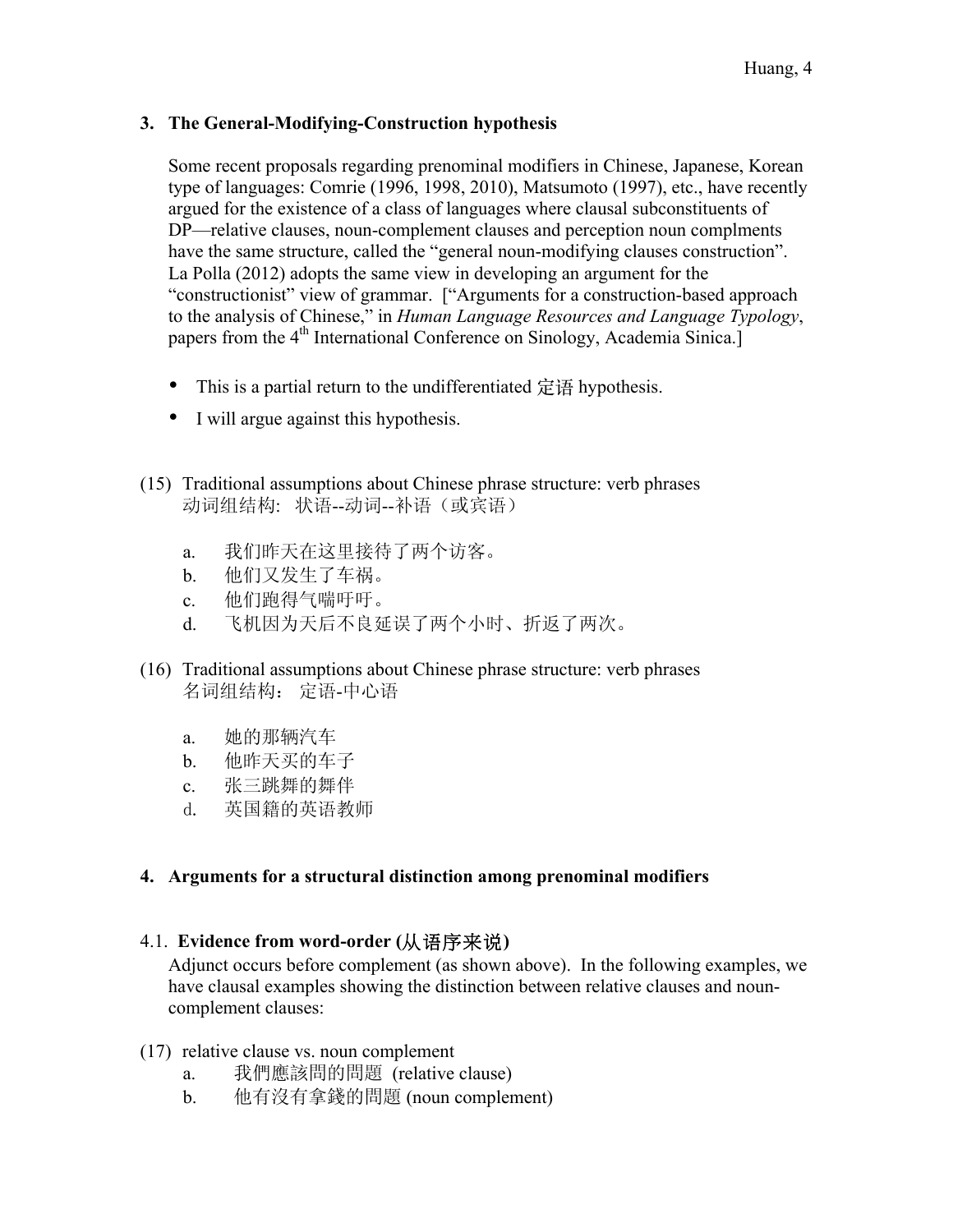- c. 我們應該問的他有沒有拿錢的問題 (relative+complement =321)
- d. \*他有沒有拿錢的我們應該問的問題 (complement+relative =231)
- (18) a. 她提出来的想法 (relative clause)
	- b. 让儿子出国留学的想法 (noun complement)
	- c. 他提出来的让儿子出国留学的想法。 (relative + complement =321)
	- d. \*让儿子出国留学的他提出来的想法。 (complement + relative = 231)

# **4.2. Evidence from subcategorization (**从名词论元结构来说**)**

Certain nouns are relational and may take clauses as their complements, while certain nouns are not. But all nouns can take relative clauses.

- (19) noun complement:
	- a. 张三跳舞的舞伴
	- b. \*张三跳舞的女孩

(舞伴 selects a clausal complement, but 女孩 does not.)

- a.  $\textit{wuban} = \langle e, \langle e, t \rangle \rangle$  or  $\langle e, t \rangle$
- b.  $$
- (20) relative clause
	- a. 跟张三跳舞的舞伴
	- b. 跟张三跳舞的女孩

(Both 舞伴 and 女孩 maybe modified by a relative clause.)

- a. [e gen Zhangsan tiaowu] =  $\leq e, t$
- b. wuban =  $\langle e, t \rangle$ , nyhai =  $\langle e, t \rangle$
- c.  $\langle e, t \rangle \& \langle e, t \rangle = \langle e, t \rangle$
- d.  $\lambda x$  [[gen Zhangsan tiaowu (x)] & [girl/partner (x)]]

 $\rightarrow$  Many 'gapless' relative clauses are actually complements.

- (21) a. 李四弹钢琴的声音 、李四吹口哨的声音
	- b. 张三杀人的价码、张三代考的价码
	- c. 李四贪污的代价、李四偷窃的代价

These complements correspond to *of*-insertion cases in English postnominal complements. They are not relative clauses. Note that *Of-*insertion does not apply to real relative clauses: of = 的。上面这些例子里的「的」跟英语的 of 相当, 其引介的成 分是补语,不是关系子句: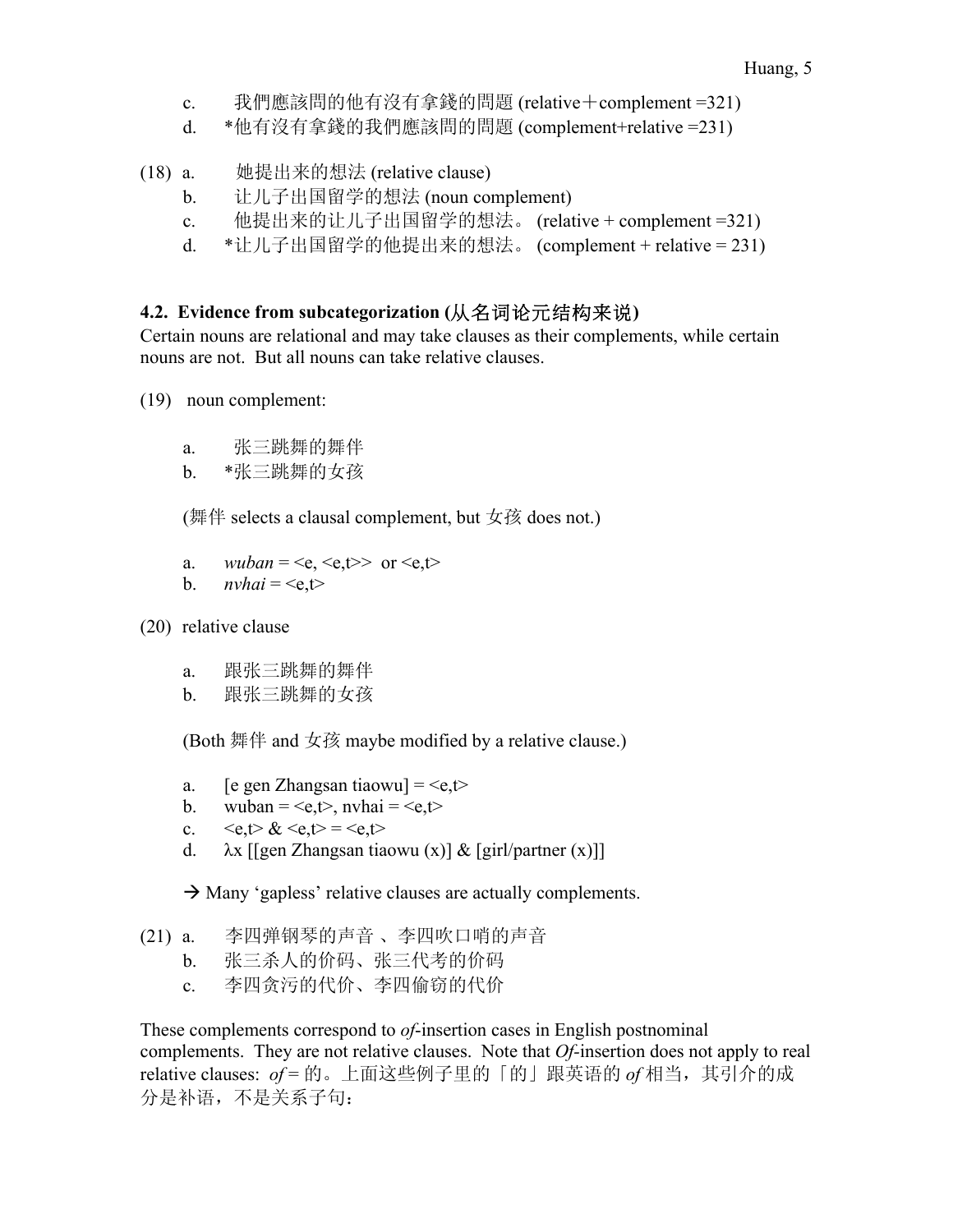#### (22) Complements:

- a. the sound of Lisi playing the piano
- b. the price of Zhangsan's sitting for an exam for others, etc.
- c. the cost of Lisi's stealing, etc.

真正的关系子句是无法用 *of* 来引介的:

- (23) a. The girl **that** John danced with \_\_ last night.
	- b. \*The girl of John's dancing with last night.
- $(24)$  a. The piano that John played  $\quad$  this morning. b. \*The piano of John's playing this morning.
- (25) a. The money that John stole \_\_ from my room.
	- b. \*The book of John's stealing \_\_ from my room.

Possibly the so-called adjunct relatives in Chinese are actually noun-complement constructions.

- (26) a. 我看到她的时候
	- b. 我跟他见面的地点
	- c. 他修理摩托车的方法
	- d. 他昨天不能来的原因

I think they are ambiguous, allowing two possible analyses. The corresponding English can be expressed as either *of-*complements, or as relative clauses with PP-operators

- (27) a. the time of my seeing her
	- b. the place of my meeting with him
	- c. the method of him fixing the motorcycle
	- d. the reason of him not being able to come
- (28) a. the time when I saw her
	- b. the place where I met with him
	- c. the method with which he fixed the motorcycle
	- d. the reason why he was unable to come

## **4.3. Evidence from the distribution of** *suo* 所**.**

Only relatives but not complements allow the use of *suo*.

- (29) a. \*张三所跳舞的舞伴
	- b. \*李四所弹钢琴的声音
	- c. \*张三所杀人的价码、张三所代考的价码
	- d. \*李四所贪污的代价、李四所偷窃的代价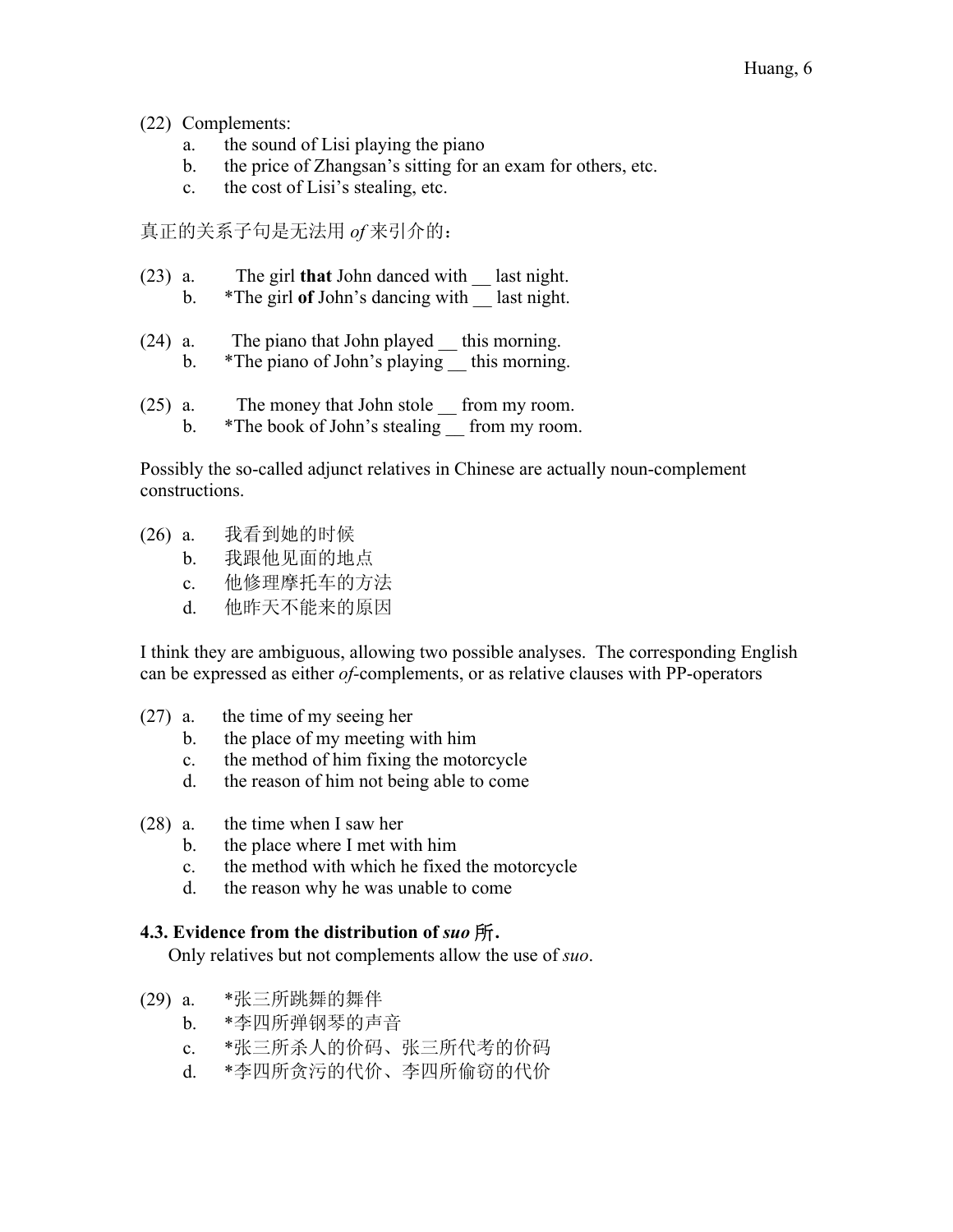- (30) a. 张三所跳的舞
	- a. 李四所弹的钢琴
	- b. 张三所杀的人
	- c. 李四所贪的污

# **4.4. Evidence from coordination.** 并列:不同类定语不能并列

- (31) a. 张三弹钢琴跟李四吹口哨的声音
	- b. 张三杀人跟李四代考的价码
	- c. 张三贪污跟李四偷窃的后果
- (32) a. 张三所发出来跟李四所听到的声音 b. 张三所要求跟李四所付出的价码
	- c. 张三污来的跟李四偷来的东西
- (33) a. \*张三所听到的跟李四吹口哨的声音
	- b. \*张三所要求的跟李四代考的价码
	- c. \*张三付出的跟李四偷窃的代价
- (34) a. \*李四吹口哨跟张三听到的声音
	- b. \*李四代考跟张三要求的价码
	- c. \*李四偷窃跟张三付出的代价

Note that  $(29)$  becomes good if the coordinator  $\mathbb{R}$  is taken away:

- (35) a. 张三所听到的李四吹口哨的声音
	- b. 张三所要求的李四代考的价码
	- c. 张三付出的李四偷窃的代价

As long as the relative clause precedes the complement clause, as above, or otherwise:

- (36) a. \*李四吹口哨的张三所听到的声音
	- b. \*李四代考的张三所要求的价码
	- c. \*李四偷窃的张三付出的代价
- 4.5. **Evidence from N-bar ellipsis, etc.** (corresponding to English *one*pronominalization) 从「的」字后中心语省略的限制来说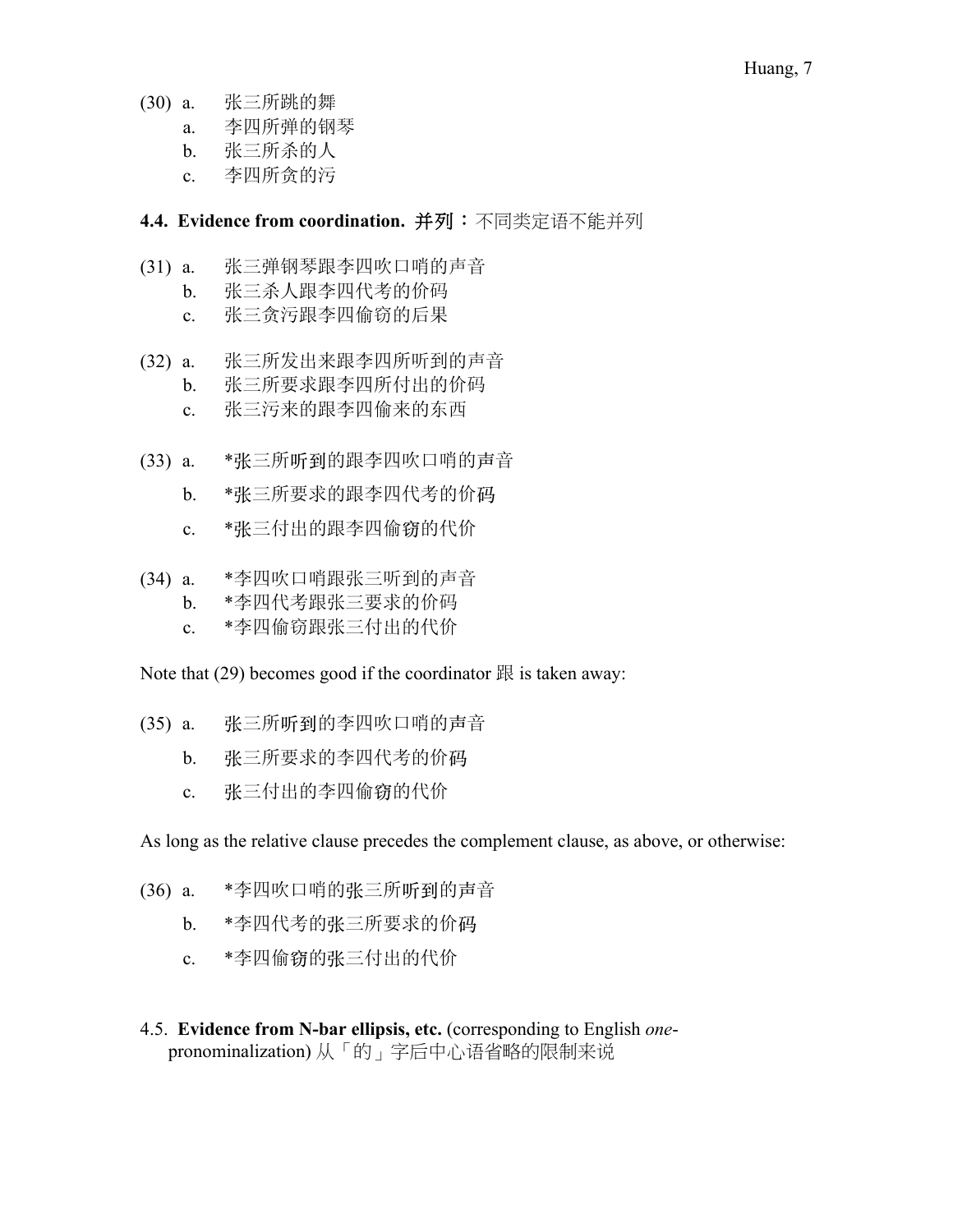- (37) a. the tall teacher and the short one.
	- b. the English mathematics teacher and the French one
	- c. \*the mathematics teacher and the physics one.
- (38) a. the student with gray hair and the one with red hair
	- b. the teacher of English from England and the one from France
	- c. \*the teacher of English and the one of French



*One*-substitution in English applies only to N', not  $N^0$ . The same restriction applies to Mandarin nominal ellipsis following *de*.

- (41) a. 张三最喜欢的书是李四最讨厌的\_\_
	- b. 跟张三跳舞的女孩比跟李四约会的 要高一点
	- c. 李四所弹的钢琴比李四所买得起的\_\_要贵很多
- (42) a. \*张三弹钢琴的声音比李四吹口哨的\_\_更好听
	- b. \*张三杀人的价码跟李四代考的 一样便宜
	- c. \*李四贪污的代价比李四偷窃的 更让他们难忘
- (43) a. 这是张三想知道的问题,不是李四想知道的\_\_ b. \*这不是你买得起买不起的问题,而是你想不想买的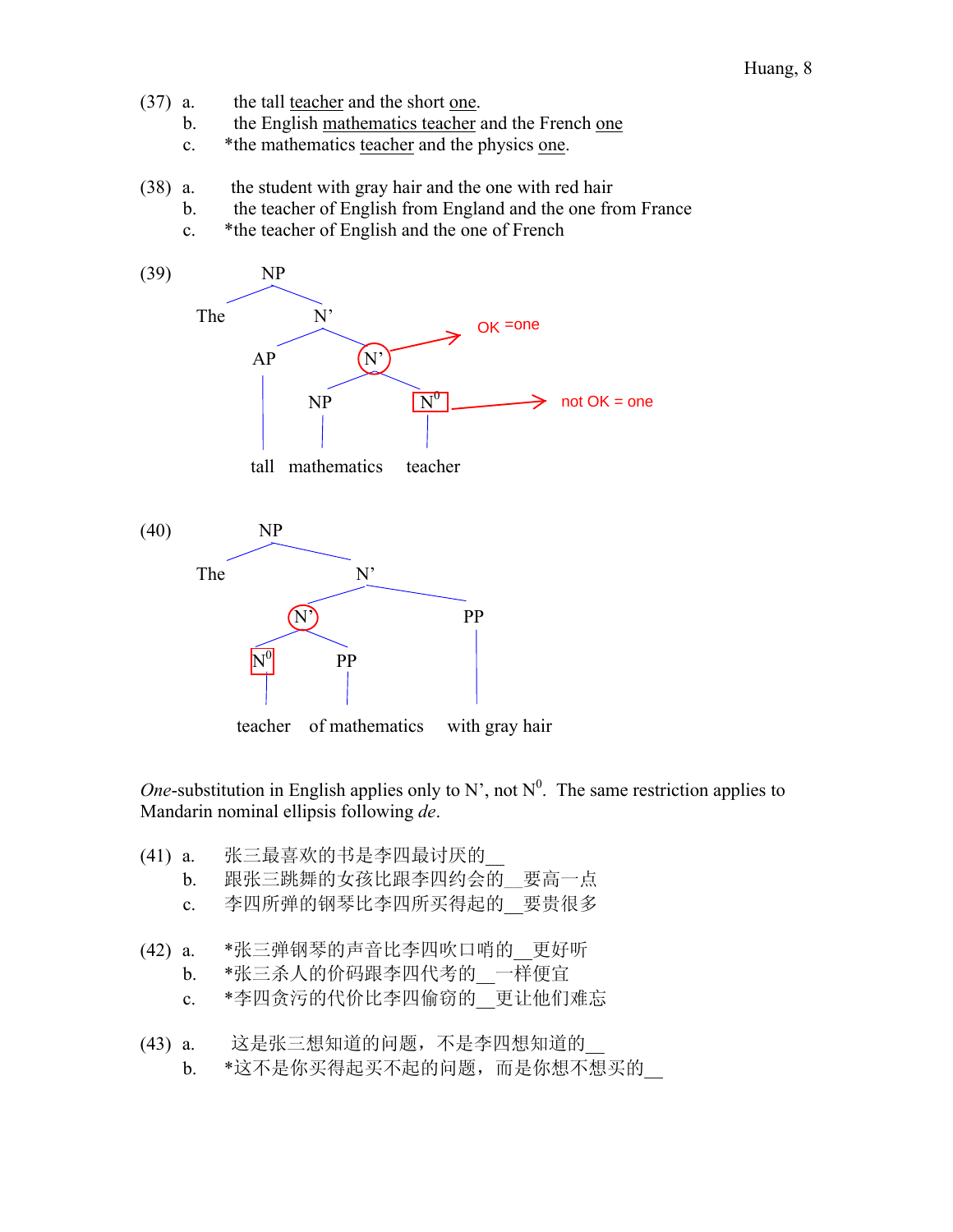Also note the following contrast:

(44) a. 张三的出版比李四的\_\_成功。 b. \*这本书的出版比那本书的\_\_成功。

#### 4.6. **Evidence for more structure from two** *de***'s in Mandarin, two** *e's* **in Taiwanese SM, two** *ge's* **in Cantonese, etc**. (based on Li 2011, Cheng 2014, etc.)

- The possessive *de*, relative *de* and complement *de* can be distinguished under certain circumstances, arguing for more structure in prenominal modification
- See more details in Li 2011, et seq, Cheng 2014, etc.

| $(45)$ a. | b.                  | 那个穿着黄衬衫的的舞伴<br>的= relativizer 的=possessive<br>的= relativizer 的=possessive<br>那个穿着黑裤子的的舞伴                                                                                                           |
|-----------|---------------------|----------------------------------------------------------------------------------------------------------------------------------------------------------------------------------------------------|
| (46)      | a.<br>$\mathbf b$ . | 那个穿着黄衬衫的的<br>的= relativizer 的=possessive<br>那个穿着黑裤子的的<br>的= relativizer 的=possessive<br>'that which belongs to the one wering a yellow shirt / black pants'                                        |
| (47)      | a.<br>b.            | 那个穿着黄衬衫的<br>的= relativizer<br>那个穿着黑裤子的<br>的= relativizer<br>'the person who wears a yellow shirt / black pants'                                                                                    |
| (48)      | a.<br>b.            | *那个他穿着黄衬衫跳舞的的舞伴<br>的= relativizer 的=complement of<br>*那个他穿着黑裤子跳舞的的舞伴<br>的= relativizer 的=complement of                                                                                             |
| (49)      | a.<br>b.            | *那个他穿着黄衬衫跳舞的的<br>$\hat{E}$ relativizer $\hat{E}$ = complement <i>of</i><br>*那个他穿着黑裤子跳舞的的<br>的= relativizer 的=complement of                                                                         |
| (50)      | a.<br>b.            | *那个他穿着黄衬衫跳舞的 or 的<br>$\hat{E}$ relativizer $\hat{E}$ = complement <i>of</i><br>*那个他穿着黑裤子跳舞的 or 的<br>的= relativizer 的=complement of                                                                 |
| $(51)$ a. | b.                  | $e^0 = e^{55}$<br>hit-e cheng ang sann $e^0 e^5$ buphuann.<br>彼个穿红衫的的舞伴。<br>$e^0 = e^{21}$<br>hit-e cheng oo kho $e^0 e^5$ buphuann<br>彼个穿黑裤的的舞伴。                                                  |
| $(52)$ a. | b.                  | $e^0 = e^{55}$<br>*hit-e goa cheng ang sann thiaubu $e^0 e^5$ buphuann.<br>*彼个我穿红衫跳舞的的舞伴。<br>$e^0 = e^{21}$<br>*hit-e goa cheng oo kho thiaobu e $^{0}$ e <sup>5</sup> buphuann.<br>*彼个我穿黑裤跳舞的的舞伴。 |

BTW: 从闽南语证明(34a,b,c) and (36a) 的"的"其实是"的"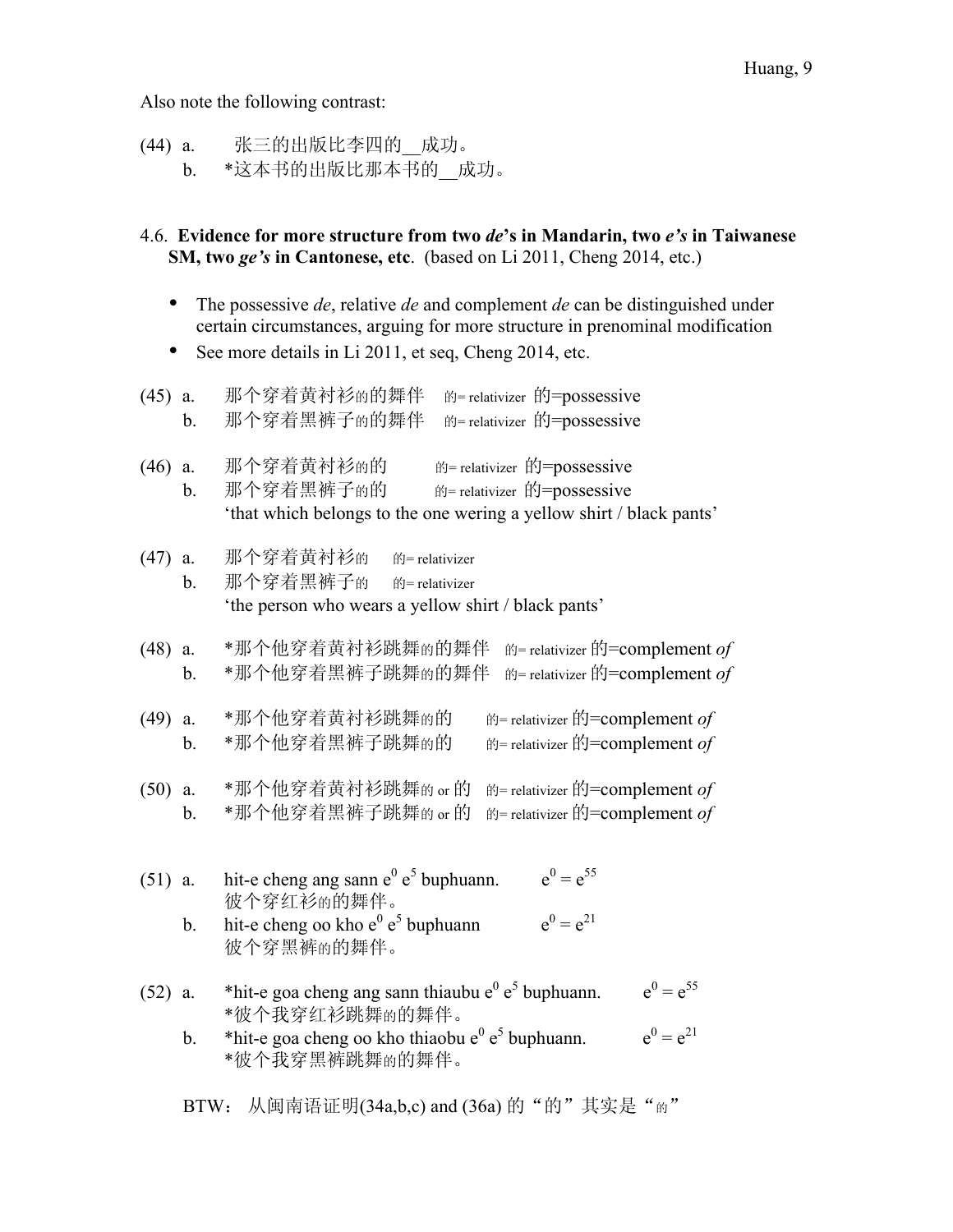#### **4.7. Evidence from similar facts in related languages**

- Similar arguments have been produced from Japanese, Korean, Turkish against the General Noun-modifying clause constructions by John Whitman (2013, et seq)
- Possessive agreement in Ainu and Turkish<br>- Possessive agreement marking natterns
	- Possessive agreement marking patterns distinguish RCs from NC constructions
- *No*-pronominalization in Japanese and Korean
	- Similar to Chinese, *-no* pronominalization (or ellipsis) occurs with RCs, but not with NCs.
- (53) [[ryoosi ga yaita] sakana] wa nakunatta ga, fisherman Nom grilled fish Top is-gone but [[kimi ga yaita] no] wa nakatte iru. you Nom grilled NO Top left is

'The fish that the fisherman grilled is gone, but the one/those you grilled remains.' = 渔人烧的鱼吃光了,你烧的还有。

(54) \*[[pro sanma o yaita] syooko] wa kieta ga, saury Acc grilled evidence Top is.gone but [[pro iwasi o yaita] no] wa nakotte iru. sardines Acc grilled NO Top left is

> 'The evidence that someone grilled saury is gone, but the evidence that someone grilled sardines remains.' = \*烧秋刀鱼的证据没了,但是烧沙丁鱼的还在。

(55) \*[[pro sanma o yaita] nioi] wa kieta ga, saury Acc grilled smell Top is.gone but [[pro iwasi o yaita] no] wa nakotte iru. sardines Acc grilled NO Top left is

> 'The smell of someone grilling saury is gone, but the (smell) of [someone] grilling sardines remains.' = \*烤秋刀鱼的味道没了,但是烤沙丁鱼的还在。